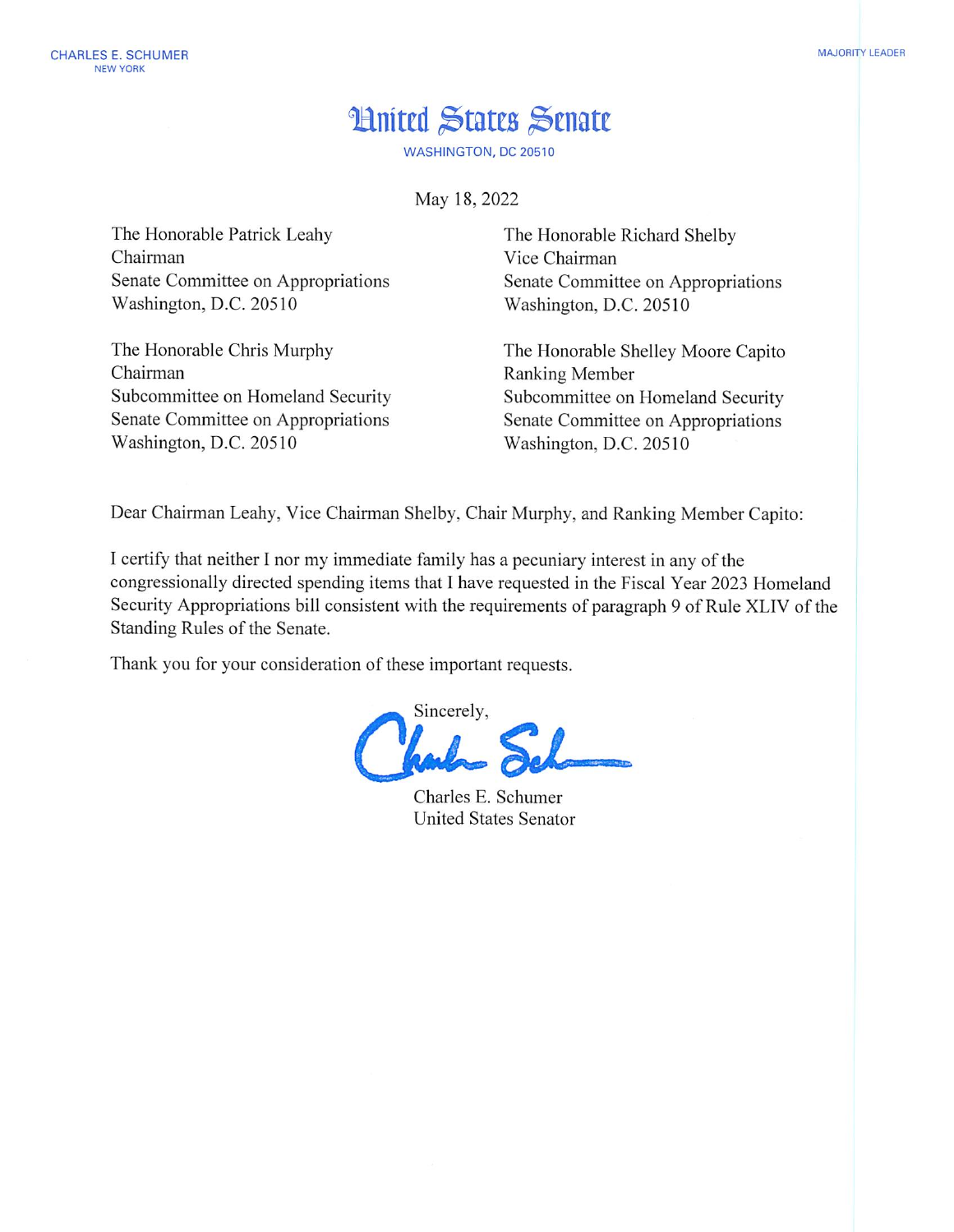## **Schumer, Charles(D-NY) Homeland Security Congressionally Directed Spending Requests**

| <b>Recipient Name</b> | <b>Project Purpose</b>                                                                                                                                                                                                                                                                                                                                                                                                                                                                                                                                                                                                                                                                                                                                                                                                                                                                                                                                                                                                                                                                                                                                                                                                                                                                                                                                                                           | <b>Project</b><br><b>Location</b> | <b>Amount</b><br><b>Requested</b><br>(5000) |
|-----------------------|--------------------------------------------------------------------------------------------------------------------------------------------------------------------------------------------------------------------------------------------------------------------------------------------------------------------------------------------------------------------------------------------------------------------------------------------------------------------------------------------------------------------------------------------------------------------------------------------------------------------------------------------------------------------------------------------------------------------------------------------------------------------------------------------------------------------------------------------------------------------------------------------------------------------------------------------------------------------------------------------------------------------------------------------------------------------------------------------------------------------------------------------------------------------------------------------------------------------------------------------------------------------------------------------------------------------------------------------------------------------------------------------------|-----------------------------------|---------------------------------------------|
| Cayuga County         | Emergency 911 Radios are nearing the end of their operational life<br>and will need to be replaced county wide. This will effect all of the<br>volunteer fire departments and law enforcement agencies<br>throughout Cayuga County. The radios were purchased in 2010<br>when a new 911 Communication system was installed and 911<br>towers were built in Cayuga County. The replacement of this<br>equipment is essential.                                                                                                                                                                                                                                                                                                                                                                                                                                                                                                                                                                                                                                                                                                                                                                                                                                                                                                                                                                     | Cayuga<br>County NY               | \$1,000                                     |
| Cayuga County         | Cayuga County will use the funds to construct a new Public Safety<br>Training Center, which is the main location for training volunteer<br>firemen in the County. The center will include classrooms, storage<br>for Emergency Management Equipment, and the center will be<br>co-located with the existing fire training tower. The current training<br>building has deteriorated and is no longer functional, which has led<br>to disseminated fire training throughout the County.                                                                                                                                                                                                                                                                                                                                                                                                                                                                                                                                                                                                                                                                                                                                                                                                                                                                                                            | Cayuga<br>County NY               | \$800                                       |
| Town of Chester       | The Town of Chester currently utilizes its Senior Center as a shelter<br>in case of disasters. However, its current emergency generator is<br>approaching the end of its useful life, and its age has created both<br>undue maintenance costs as well as an increasing risk of<br>inoperability. For these reasons, the Town is seeking funding to<br>offset the cost of acquiring and installing a new generator. This<br>project will increase the Town's preparedness for large-scale hazard<br>events and reduce the potential impact of disasters the Senior<br>Center. This will greatly benefit all residents of the Town of Chester,<br>particularly its most vulnerable residents such as senior citizens,<br>individuals with disabilities, and low-to-moderate income residents<br>who tend to be most impacted by disasters.                                                                                                                                                                                                                                                                                                                                                                                                                                                                                                                                                         | Chester NY                        | \$92                                        |
| City of Mount Vernon  | Mount Vernon proposes to construct three Emergency Operations<br>Centers ("Community Resilience & Coordination Centers) to<br>increase the City's capacity to mitigate disasters and manage<br>emergencies in a localized format.                                                                                                                                                                                                                                                                                                                                                                                                                                                                                                                                                                                                                                                                                                                                                                                                                                                                                                                                                                                                                                                                                                                                                                | City of Mount<br>Vernon NY        | \$800                                       |
| Town of Frankfort     | The Town Hall houses all administrative offices, the police, and the<br>courts. It is also the designated drop off shelter for emergency<br>services for everal entities including the senior center and the<br>elementary school. The Town Hall is a critical piece off<br>infrastructure that requires power redundancy. It is a safety issue.<br>The primary function of government is to maintain the safety of its<br>citizens.                                                                                                                                                                                                                                                                                                                                                                                                                                                                                                                                                                                                                                                                                                                                                                                                                                                                                                                                                             | Frankfort NY                      | \$150                                       |
| Town of Hempstead     | The Department of Parks and Recreation owns several bulk headed<br>properties, including West Avenue in Meadowmere, Baldwin Park's<br>Bertha Court section, and Newbridge Road Park, (ranked in priority<br>order). This proposal calls for application by the Town for funding of<br>up to \$500,000 each through the Congressionally Directed<br>Spending (CDS) appropriations process for Federal FY 2023, for<br>partial funding for these critical infrastructure projects.<br>BACKGROUND: The referenced facilities are in in need of bulk<br>heading replacement in whole or in part due to undermining and<br>ongoing soil migration into the neighboring canals. Below are cost<br>estimates for each. These funds are needed in order to offset the<br>considerable costs of these projects. These projects are<br>longstanding and funding has not been available through the<br>department's capital budget. Hazard mitigation is needed at these<br>facilities. Superstorm Sandy damaged our bulkheads and piers<br>leaving communities vulnerable to future storms. This project seeks<br>to mitigate against future breaches to the bulkhead system, and to<br>safeguard and maintain the structural integrity of structures within<br>the community. This proposal was submitted to New York State<br>Department of Homeland Security with a request for a letter of<br>support. | Hempstead<br><b>NY</b>            | \$8,871                                     |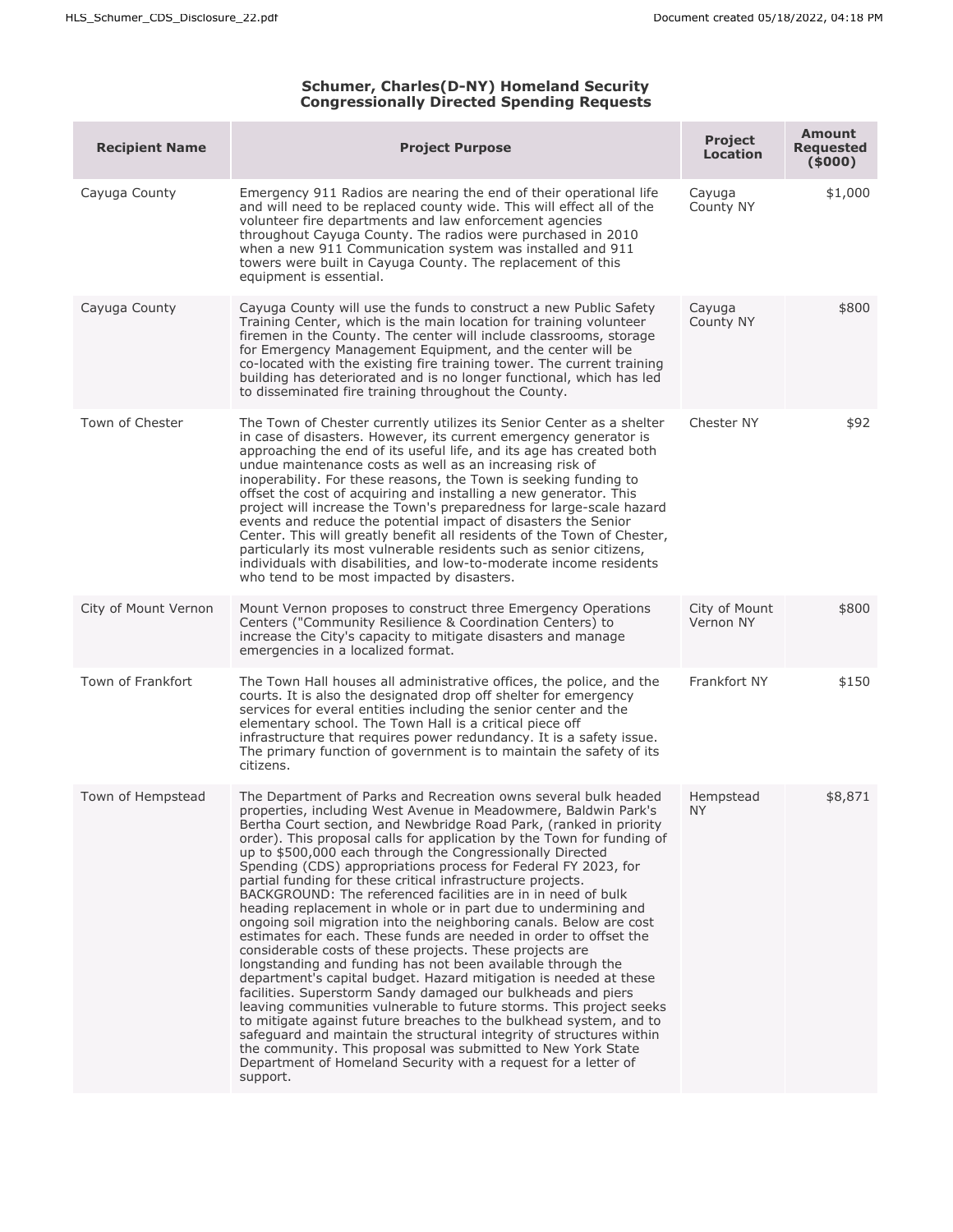| City of Ithaca                          | Funds will be used for design and construction of flood mitigation<br>measures identified in a 2020 Local Flood Hazard Analysis.<br>Mitigation measures will include flood barriers and stormwater<br>system improvements to reduce or eliminate 100-year flood risk to<br>over 1200 residential and commercial properties in the City of<br>Ithaca.                                                                                                                                                                                                                                                                                                                                                                                                                                                                                                                                                             | Ithaca NY                    | \$9,000 |
|-----------------------------------------|------------------------------------------------------------------------------------------------------------------------------------------------------------------------------------------------------------------------------------------------------------------------------------------------------------------------------------------------------------------------------------------------------------------------------------------------------------------------------------------------------------------------------------------------------------------------------------------------------------------------------------------------------------------------------------------------------------------------------------------------------------------------------------------------------------------------------------------------------------------------------------------------------------------|------------------------------|---------|
| Lawrence-Cedarhurst<br>Fire Department  | The proposed project will maintain and improve emergency<br>response and hazard mitigation capabilities to the Villages of<br>Lawrence and Cedarhurst as well as multiple adjoining<br>municipalities along the south shore of Long Island by bringing the<br>Lawrence-Cedarhurst Fire Department firehouse into voluntary<br>compliance with National Fire Protection Association 72 National<br>Fire Alarm and Emergency Communications Systems by replacing<br>its antiquated fire alarm security system. The project is essential to<br>the Department's fire and medical response missions in the<br>immediate area as well as in its at risk location in proximity to New<br>York City and John F. Kennedy International Airport where it is<br>vulnerable to a full range of emergency incident types, including<br>severe weather, critical infrastructure failure and terrorist attack<br>among others. | Lawrence NY                  | \$86    |
| Metropolitan Opera<br>Association, Inc. | The Metropolitan Opera seeks funding support to execute a<br>necessary fire alarm system upgrade needed in the main Opera<br>House. The safety of audiences, artists, and staff is a top priority at<br>the Met, and this physical security enhancement aligns with its<br>efforts to prevent, protect against, and mitigate any threats or<br>risks.                                                                                                                                                                                                                                                                                                                                                                                                                                                                                                                                                            | New York NY                  | \$1,500 |
| Town of Orangetown                      | Montefiore Nyack Hospital seeks to purchase and install two new<br>emergency generators and switchgear to allow for greater capacity<br>for critical equipment not currently on emergency power. The plan<br>is to develop campus wide emergency power generation capacities<br>to allow for sustained operation in the event of prolonged power<br>failure.                                                                                                                                                                                                                                                                                                                                                                                                                                                                                                                                                     | Orangetown<br>NY.            | \$1,975 |
| Inc. Village of Sea<br>Cliff            | The Inc. Village of Sea Cliff proposes to conduct Project Scoping by<br>an engineering firm to examine conditions and provide mitigation<br>recommendations for the municipally owned Sea Cliff Beach, Dock<br>Hill Park, Sea Cliff Boardwalk, and adjacent bluffs located at the<br>areas known as 18 Trails, Memorial Park and Cliff Way. The<br>requested Project Scoping seeks to strategize long term risk<br>reduction and improve public infrastructure as a part of the Village's<br>and Nassau County's overall Hazard Mitigation Plan.                                                                                                                                                                                                                                                                                                                                                                 | Sea Cliff NY                 | \$64    |
| Town of Kent                            | The Town of Kent is requesting funding for the design, engineering,<br>and reconstruction of the Lake Carmel Dam. Currently, the dam is<br>approaching 100 years old and is in desperate need of restoration<br>in order to mitigate the significant threat it poses to surrounding<br>communities. In order to do this, we are proposing spillway outlet<br>channel slope stabilization, spill way outlet replacement, dam<br>embankment stabilization and repair, and the complete<br>replacement of the gatehouse, in order to stabilize the dam and<br>minimize damage if it fails or overflows.                                                                                                                                                                                                                                                                                                             | Town of Kent<br><b>NY</b>    | \$5,800 |
| Town of Mamaroneck                      | "The Town of Mamaroneck is requesting \$525,000 in<br>Congressionally Directed Spending to procure and install the<br>generators and associated electrical systems for three of its<br>municipal buildings. The following is a breakdown of the project<br>cost:<br>- Town Hall Generator (250kW): \$300,000 - Senior Center<br>Generator (50kW): \$75,000 - Highway Garage Generator (150kW):<br>\$150,000"                                                                                                                                                                                                                                                                                                                                                                                                                                                                                                     | Town of<br>Mamaroneck<br>NY. | \$525   |
| Town of New Hartford                    | The Town Hall houses all administrative offices, the police, and the<br>courts. It is also the designated drop off shelter for emergency<br>services for several entities including the senior center and the<br>elementary school. The Town Hall is a critical piece off<br>infrastructure that requires power redundancy. It is a safety issue.<br>The primary function of government is to maintain the safety of its<br>citizens.                                                                                                                                                                                                                                                                                                                                                                                                                                                                            | Town of New<br>Hartford NY   | \$246   |